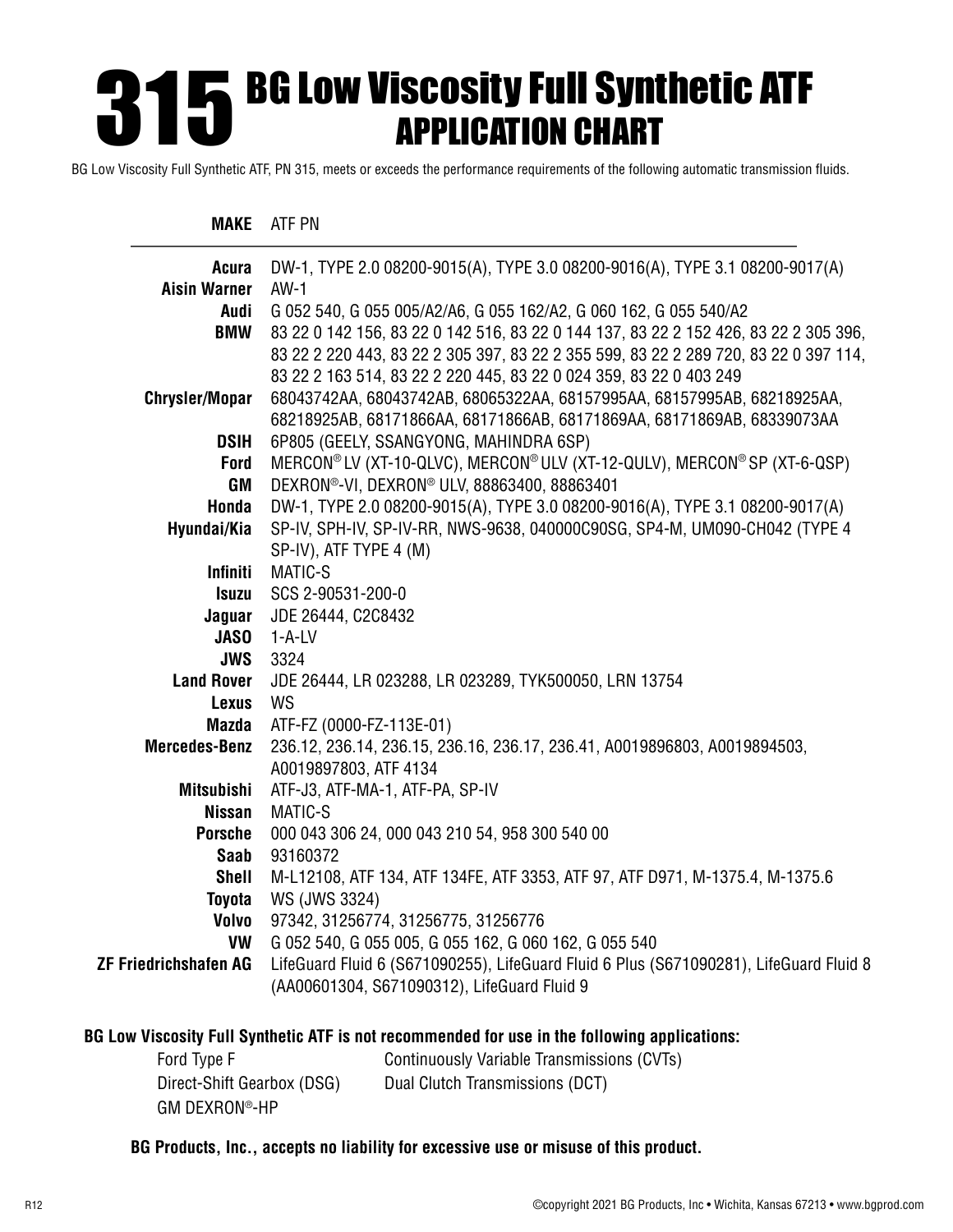#### **Revision date 08-19-21**

#### **Revisions Added to Acura section**

- (A)

## **Added to Audi section**

- A2/A6 BEHIND G 055 005

- A2 BEHIND G 055 162, G 060 162, G055 540

## **Added to Honda section**

- (A)

**Switched order of sections to display "Infiniti" before "Isuzu"**

- **04-09-21 Added to Porsche section** - 000 043 210 54
- **04-09-21 Added to Acura section** - TYPE 2.0 08200-9015

## **Added to Audi section**

- G 055 540

**Added to BMW section**

- 83220142156, 83222220443

# **Added to Chrysler/Mopar section**

- 68339073AA

#### **Added to Hyundai/Kia section** - UM090-CH042 (TYPE 4 SP-IV), ATF TYPE 4 (M)

# **Added Infiniti section**

- MATIC-S

**Added to Land Rover section** - LRN 13754

**Added to Mercedes-Benz section** - A0019896803, A0019894503, A0019897803, ATF 4134

**Added Saab section** - 93163072

**Added Volvo section** - 97342, 31256776

**Added VW section** - G 055 540

 **Added ZF Friedrichshafen AG section** - LifeGuard Fluid 9

**01-07-21 Added to Ford section**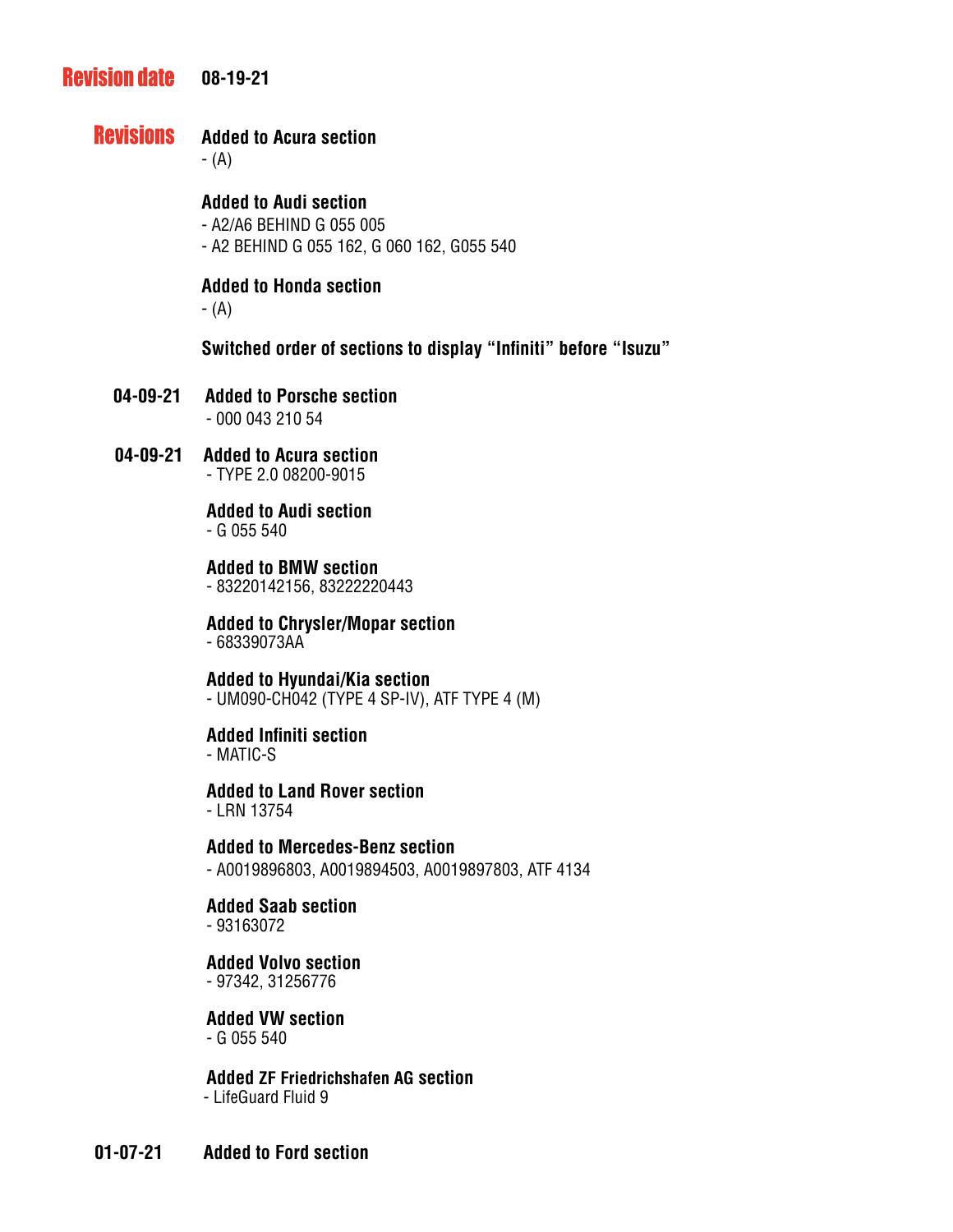- MERCON® ULV (XT-12-QULV), MERCON® SP (XT-6-QSP)

#### **Added to GM section**

- DEXRON® ULV

#### **Added to Honda section**

- TYPE 2.0 08200-9015

# **Added to Mitsubishi section**

- ATF-MA-1

#### **Added to Shell section**

- ATF 134, ATF 134FE, ATF 3353, ATF D97, ATF D971

#### **Removed from Not Recommended section** - Ford MERCON® ULV, XT-12-QULV, DEXRON® ULV

- 
- **02-21-20 Added to BMW section**  83 22 0 144 137, 83 22 2 305 397

#### **Added to Chrysler/Mopar section**

- 68218925AB, 68043742AA, 68043742AB, 68065322AA

#### **Added to Not Recommended section**

- DEXRON® ULV

**11-30-18 Added to Porsche section** - 000 043 306 24, 958 300 540 00

#### **10-12-18 Added to Acura:** -DW-1, TYPE 3.0 08200-9016A

#### **Added to BMW:**

 -83 22 2 305 396, 83 22 2 355 599, 83 22 2 289 720, 83 22 0 397 114, 83 22 2 163 514, 83 22 2 220 445, 83 22 0 024 359, 83 22 0 403 249

 **Added to Chrysler/Mopar:** -68218925AA, 68171866AA, 68171866AB, 68171869AA, 68171869AB

#### **Added to GM:** -88863400, 88863401

 **Added to Honda:** -TYPE 3.0 08200-9016A, TYPE 3.1 08200-9017A

#### **Added to Hyundai/KIA:**

-040000C90SG, SP4-M

#### **Added Isuzu:** -SCS 2-90531-200-0

**Added Jaguar:** -C2C8432

# **Added to Land Rover:**

-LR 023288, LR 023289, TYK500050